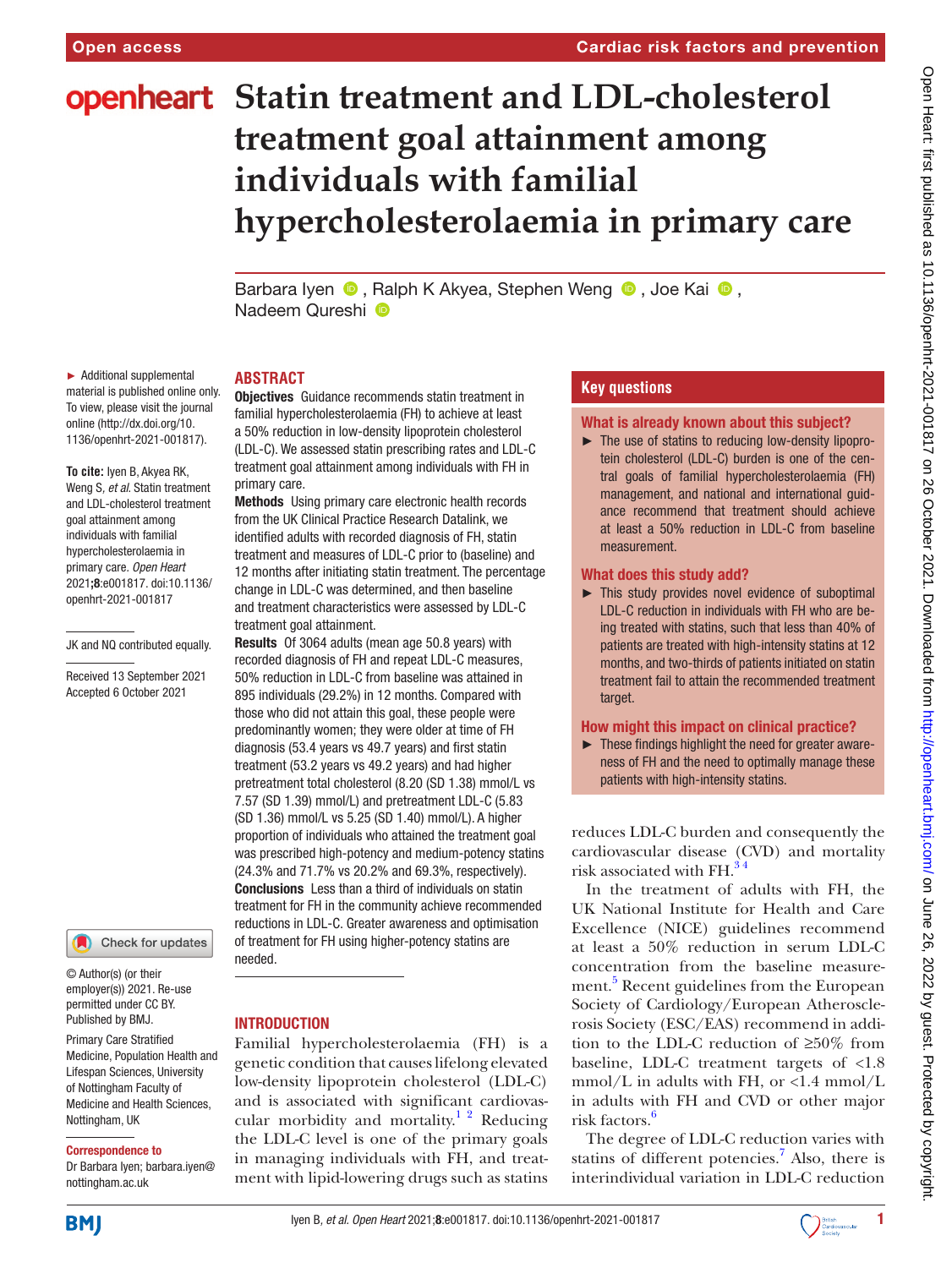with statin therapy, $^8$  $^8$  which may partly be due to poor medi-cation compliance<sup>9</sup> or genetic factors.<sup>[10](#page-7-7)</sup> In the general population, it has been shown that over half of patients commenced on statin therapy for primary prevention of CVD do not attain optimal LDL-C reduction after 24 months of treatment. $\hat{1}$  There is limited evidence of the magnitude of LDL-C reduction after initiation of statins in individuals with FH, in real-world community settings. This study explored statin prescribing patterns in individuals with FH in primary care and then assessed LDL-C reduction and treatment goal attainment in these patients following initiation of statins.

# **METHODS**

#### Data source

The UK Clinical Practice Research Datalink (CPRD) is a large electronic database of anonymised longitudinal routine primary care health records. The database has coverage of approximately 15% of the UK population, and patients are representative of the UK population in terms of age and sex.<sup>[12](#page-7-9)</sup> Individuals' primary care records in CPRD were linked with their secondary care records (hospital episode statistics) and death registration records from the Office for National Statistics. Data access and ethical approval for the study were granted by the CPRD Independent Scientific Advisory Committee (protocol number 20\_093) in June 2020.

#### Study population

We identified all individuals aged 18 years or older who had a coded clinical diagnosis of FH in their primary care record, a record of treatment with statins of known potency, a measure of LDL-C prior to commencing statin treatment and a repeat LDL-C measure 12 months after initiating statin treatment. Patients were eligible for inclusion in the study if they had been registered in their general practice for at least 1 year and had no records of pre-existing CVD before being commenced on statins.

#### LDL-C measures and other covariates

The baseline LDL-C measure was defined as the most recent LDL-C in patients' records in the 12-month period before the first treatment with statins. LDL-C at 12 months was the last measure recorded after 6 months and within the 12 months after initiating statin treatment.

Patient characteristics collected at baseline include age; sex; ethnicity; history of alcohol misuse; smoking status; physical activity level; comorbidities including atrial fibrillation, hypertension, type 2 diabetes, overweight/ obesity and chronic kidney disease; and use of medication that could secondarily cause hyperlipidaemia such as corticosteroids and antipsychotics. The categorising of statin potency (high, medium or low intensity) takes account of the estimated percentage reduction in LDL-C expected using varying doses of different statins.<sup>[13](#page-7-10)</sup> Low-intensity statins produce an LDL-C reduction of 20%–30%, medium-intensity statins produce a reduction

of 31%–40% and high-intensity statins produce an LDL-C reduction greater than  $40\%$ <sup>7</sup>

#### Outcome ascertainment

Patients were followed up from the first date of prescription of a statin with known potency. Baseline lipid measures (LDL-C) and repeated LDL-C measure at 12 months were used to determine the percentage change in LDL-C during the period of follow-up. Based on the NICE FH treatment guideline recommendation that states that statin treatment in individuals with FH should aim to achieve at least a 50% reduction in LDL-C concentration from baseline measurement, $14$  patients were classified as goal attainers or non–goal attainers, depending on whether they achieved the 50% or greater reduction in LDL-C or not, respectively.

## Statistical analyses

In the study cohort of individuals with FH, serum concentrations of lipids such as total cholesterol, LDL-C, highdensity lipoprotein cholesterol and triglycerides, as well as types and potency of lipid-lowering treatment, were assessed at baseline, 12 months and 24 months. Change in LDL-C at 12 months was calculated by dividing the difference between the LDL-C at baseline and LDL-C at 12 months, by the baseline LDL-C concentration, and this was expressed as a percentage. As previously described, individuals were categorised as goal attainers or non–goal attainers, depending on their percentage change in LDL-C at 12 months. Baseline characteristics including the clinical profile and treatment characteristics were explored in the cohort who attained the 50% LDL-C reduction treatment goal and those who did not.  $\chi^2$  test of significance, t-tests and Mann-Whitney U tests were used to assess differences in categorical and continuous variables between LDL-C goal attainers and non–goal attainers, depending on the distribution of the variables. After determining the change in LDL-C at 12 months, further analyses determined change in LDL-C at 24 months. LDL-C at 24 months was defined as the last LDL-C measure after 12 months but within the 24-month period after initiating statin treatment. We further assessed attainment of at least a 40% reduction in LDL-C, which is the NICE-recommended target for the general population of non-FH individuals who are initiated on statins for the primary prevention of  $CVD.<sup>15</sup>$  $CVD.<sup>15</sup>$  $CVD.<sup>15</sup>$ 

Following primary analyses conducted on all individuals with FH diagnosis in primary care, a sensitivity analysis was done on the subset of individuals who had a diagnosis of FH as well as baseline total cholesterol of 7.5 mmol/L or greater, which is the FH total cholesterol diagnostic threshold.[2](#page-7-13) Further sensitivity analysis also assessed treatment goal attainment with respect to the ESC/EAS guidelines.<sup>[6](#page-7-3)</sup> Statistical significance was defined at the p<0.05 level. Analyses were conducted using Stata SE V.16.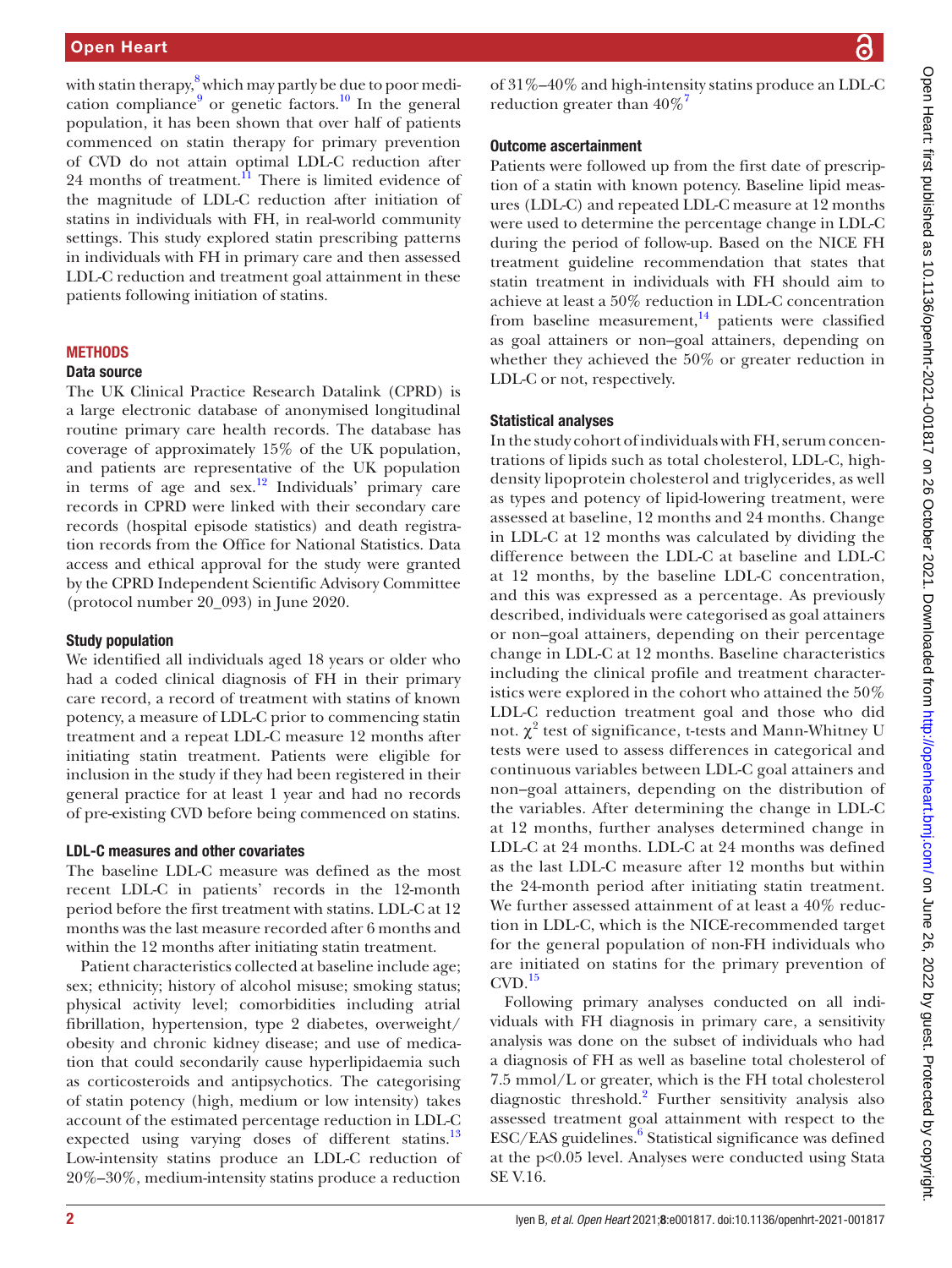<span id="page-2-0"></span>

| Lipid profile, statin treatment and treatment goal attainment in adults with FH in UK primary care (n=3064)<br>Table 1 |              |                     |                     |                     |  |
|------------------------------------------------------------------------------------------------------------------------|--------------|---------------------|---------------------|---------------------|--|
| <b>Characteristics</b>                                                                                                 | <b>Unit</b>  | <b>Baseline</b>     | 12 months           | 24 months           |  |
| Individuals' lipid profile                                                                                             |              |                     |                     |                     |  |
| Total cholesterol (mmol/L)                                                                                             | Mean (SD)    | 7.76 (1.42)         | 5.56(1.40)          | 5.42(1.30)          |  |
| LDL-cholesterol (mmol/L)                                                                                               | Mean (SD)    | 5.42(1.41)          | 3.45(1.37)          | 3.28(1.23)          |  |
| HDL-cholesterol (mmol/L)                                                                                               | Mean (SD)    | 1.50(0.49)          | 1.49(0.47)          | 1.51(0.49)          |  |
| Triglycerides (mmol/L)                                                                                                 | Median (IQR) | $1.70(1.20 - 2.47)$ | $1.40(1.00 - 2.00)$ | $1.32(0.93 - 2.00)$ |  |
| Potency of prescribed statins*                                                                                         |              |                     |                     |                     |  |
|                                                                                                                        |              | $(n=3064)$          | $(n=2142)$          | $(n=1940)$          |  |
| Low                                                                                                                    | n(%)         | 264 (8.62)          | 142 (6.63)          | 111(5.72)           |  |
| <b>Medium</b>                                                                                                          |              | 2145 (70.01)        | 1225 (57.19)        | 1067 (55.00)        |  |
| High                                                                                                                   |              | 655 (21.38)         | 775 (36.18)         | 762 (39.28)         |  |
| LDL-C reduction at follow-up                                                                                           |              |                     |                     |                     |  |
| FH treatment goal attainment                                                                                           |              |                     | $(n=3064)$          | $(n=1662)$          |  |
| Attained $\geq 50\%$ reduction                                                                                         | $n$ (%)      |                     | 895 (29.21)         | 558 (33.57)         |  |
| Non-attainment of 50% reduction                                                                                        |              |                     | 2169 (70.79)        | 1104 (66.43)        |  |
| General population goal attainment                                                                                     |              |                     | $(n=3064)$          | $(n=1662)$          |  |
| Attained $\geq$ 40% reduction                                                                                          | $n$ (%)      |                     | 1566 (51.11)        | 935 (56.26)         |  |
| Non-attainment of 40% reduction                                                                                        |              |                     | 1498 (48.89)        | 727 (43.74)         |  |

\*Statin potency at 12 months and 24 months was reported in individuals with LDL-C records at baseline and 12 months, as well as statin potency records at 12 and 24 months, respectively. Total number and percentage n (%) for potency were based only on those with potency records, with the exclusion of missing records.

FH, familial hypercholesterolaemia; HDL, high-density lipoprotein; LDL, low-density lipoprotein.

# RESULTS

A total of 3064 adults had clinical diagnostic codes for FH, records of statin with known potency at baseline, LDL-C measures at baseline and 12 months and no history of CVD prior to being initiated on statins, between December 1988 and August 2020. Statin treatment and lipid profile of these individuals at baseline, as well as 12 and 24 months after starting treatment with statins, are shown in [table](#page-2-0) 1.

Over the period of follow-up, the proportion of individuals prescribed with low-potency statins reduced from baseline to 24 months (8.6% at baseline, 6.6% at 12 months and 5.7% at 24 months), while the proportion prescribed with high-potency statins increased over time, from 21.4% at baseline, 36.2% at 12 months and 39.3% at 24 months. Compared with the baseline LDL-C value, there was a mean reduction in LDL-C of 36.3% at 12 months  $(5.42 \text{ mmol/L vs } 3.45 \text{ mmol/L})$  and  $39.5\%$  at 24 months (5.42 mmol/L vs 3.28 mmol/L).

Prior to restricting our study sample to the 3064 eligible adults with FH (who were treated with statins, with no CVD prior to statin initiation and with LDL-C measures at baseline and 12 months), we assessed the pattern of lipid-lowering treatment prescribing 8234 adults with FH and no prior CVD. Findings showed an increase in the prescribing of non-statin lipid-lowering treatments such as ezetimibe (monotherapy or prescribed in combination with statins) (0.05% at baseline, 3.2% at 12 months and 4.2% at 24 months) and fibrates (0% at baseline, 1.1% at

12 months and 1.4% at 24 months) [\(online supplemental](https://dx.doi.org/10.1136/openhrt-2021-001817)  [table 1](https://dx.doi.org/10.1136/openhrt-2021-001817)).

# LDL-C treatment goal attainment

Of the 3064 individuals in our FH study cohort, 895 (29.2%) achieved a 50% or greater reduction in LDL-C concentration from the baseline measure, 12 months after statin initiation. Repeat LDL-C measures were available for 1662 individuals at 24 months, and 558 (33.6%) achieved a 50% or greater reduction in LDL-C from base-line [\(table](#page-2-0) 1).

A 40% reduction in LDC-C from baseline, which is the NICE-recommended goal for the general population of non-FH individuals initiated on statins for primary prevention of CVD, was achieved at 12 months by 51% of the FH cohort and at 24 months by 56.3% of the cohort.

# Characteristics of individuals by LDL treatment goal attainment at 12 months

[Table](#page-3-0) 2 shows the baseline and lipid-lowering treatment characteristics of individuals, by LDL treatment goal attainment at 12 months. Compared with individuals who did not attain the LDL-C treatment goal of 50% or greater, a significantly higher proportion of those who attained the goal was women. Individuals who attained the treatment goal were of older age at time of FH diagnosis (53.4 years vs 49.7 years) and at time of first statin treatment (53.2 years vs 49.2 years), and they had significantly higher mean pretreatment total cholesterol (8.20 (SD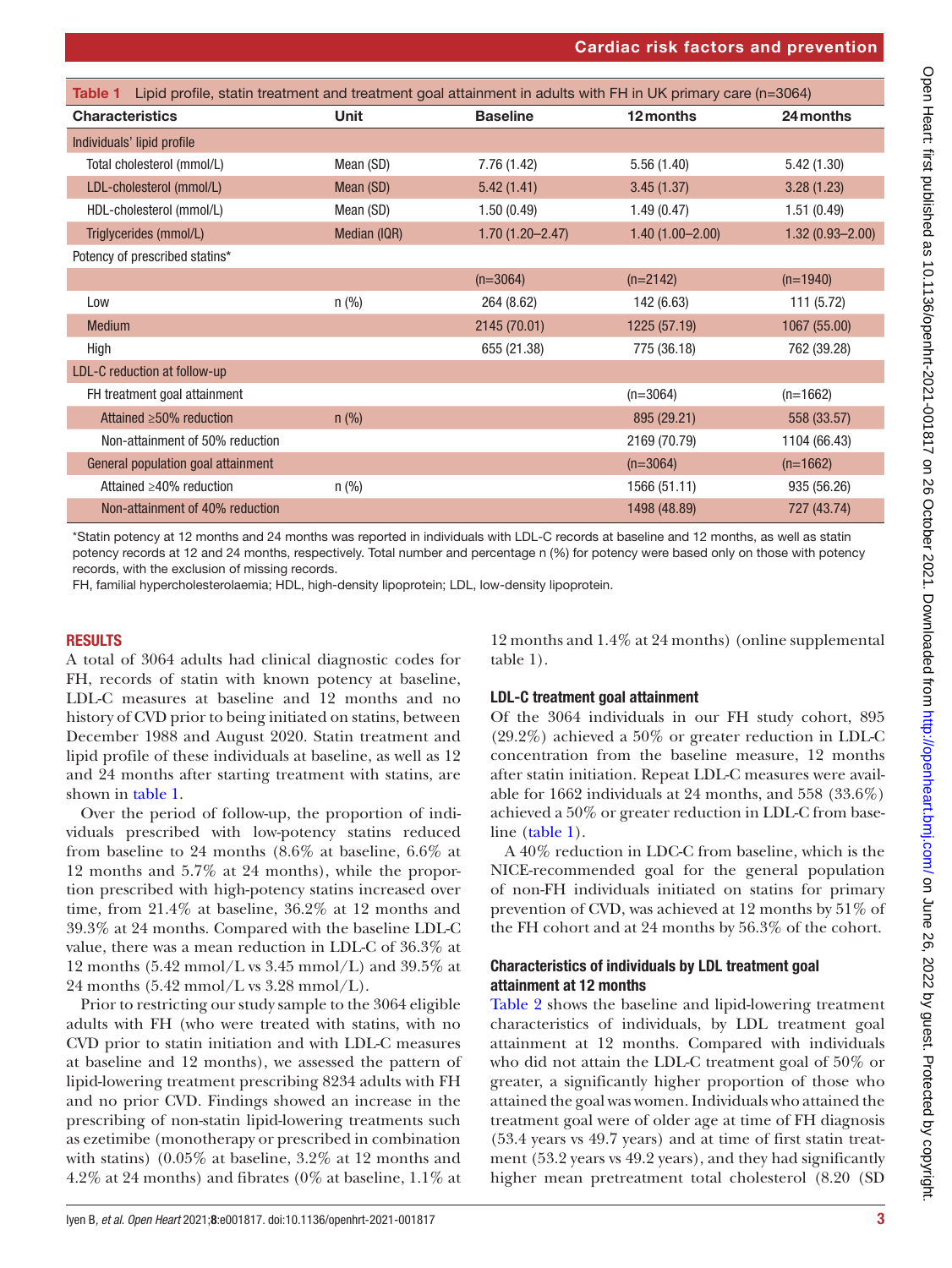<span id="page-3-0"></span>

| 3<br><b>Open Heart</b><br>Baseline and treatment characteristics of individuals, by LDL-cholesterol treatment goal attainment at 12 months<br>Table 2 |             |                     |                                           |                     |          |
|-------------------------------------------------------------------------------------------------------------------------------------------------------|-------------|---------------------|-------------------------------------------|---------------------|----------|
| $(n=3064)$                                                                                                                                            |             |                     |                                           |                     |          |
| <b>Patient or treatment</b>                                                                                                                           |             | Total N (%)         | LDL-C goal attained LDL-C goal not<br>N(% | attained N (%)      |          |
| characteristics                                                                                                                                       | <b>Unit</b> | 3064 (100)          | 895 (29.21)                               | 2169 (70.79)        | P value  |
| Women                                                                                                                                                 | N(%)        | 1873 (61.13)        | 590 (65.92)                               | 1283 (59.15)        | < 0.001  |
| Ethnicity                                                                                                                                             | N(%)        |                     |                                           |                     |          |
| White                                                                                                                                                 |             | 1610 (91.74)        | 452 (92.24)                               | 1158 (91.54)        |          |
| Asian/British Asian                                                                                                                                   |             | 74 (4.22)           | 10(4.08)                                  | 54 (4.27)           | 0.366    |
| <b>Black/Black British</b>                                                                                                                            |             | 27(1.54)            | 7(1.43)                                   | 20(1.58)            |          |
| Mixed                                                                                                                                                 |             | 10(0.57)            | 0                                         | 10(0.79)            |          |
| <b>Others</b>                                                                                                                                         |             | 34 (1.94)           | 11(2.24)                                  | 23(1.83)            |          |
| Age (years) at FH diagnosis                                                                                                                           | Mean (SD)   | 50.79 (13.13)       | 53.44 (12.60)                             | 49.71 (13.20)       | < 0.001  |
| Age (years) at first statin                                                                                                                           | Mean (SD)   | 50.33 (12.83)       | 53.18 (12.48)                             | 49.16 (12.80)       | < 0.001  |
| Pretreatment total cholesterol<br>(mmol/L)                                                                                                            | Mean (SD)   | 7.76(1.42)          | 8.20(1.38)                                | 7.57(1.39)          | < 0.001  |
| Pretreatment LDL-C (mmol/L)                                                                                                                           | Mean (SD)   | 5.42(1.41)          | 5.83(1.36)                                | 5.25(1.40)          | < 0.001  |
| Post-treatment LDL-C (12 months)<br>(mmol/L)                                                                                                          | Mean (SD)   | 3.45(1.37)          | 2.43(0.63)                                | 3.88(1.37)          | < 0.001  |
| Pretreatment HDL-C (mmol/L)                                                                                                                           | Mean (SD)   | 1.50(0.49)          | 1.59(0.57)                                | 1.46(0.45)          | < 0.001  |
| Pretreatment triglycerides (mmol/L)                                                                                                                   | Mean (SD)   | $1.70(1.20 - 2.47)$ | $1.70(1.20 - 2.47)$                       | $1.70(1.20 - 2.46)$ | 0.5087   |
| Statin potency at baseline                                                                                                                            | N(%)        |                     |                                           |                     |          |
| Low                                                                                                                                                   |             | 264 (8.62)          | 36 (4.02)                                 | 225 (10.51)         |          |
| <b>Medium</b>                                                                                                                                         |             | 2145 (70.01)        | 642 (71.73)                               | 1503 (69.29)        | < 0.001  |
| High                                                                                                                                                  |             | 655 (21.38)         | 217 (24.25)                               | 438 (20.19)         |          |
| Statin potency at 6 months                                                                                                                            | N(%)        |                     |                                           |                     |          |
| Low                                                                                                                                                   |             | 188 (6.14)          | 26 (2.91)                                 | 162 (7.47)          |          |
| <b>Medium</b>                                                                                                                                         |             | 1571 (51.27)        | 485 (54.19)                               | 1086 (50.07)        | < 0.0001 |
| High                                                                                                                                                  |             | 772 (25.20)         | 298 (33.30)                               | 474 (21.85)         |          |
| <b>Missing record</b>                                                                                                                                 |             | 533 (17.40)         | 86 (9.61)                                 | 447 (20.61)         |          |
| Statin potency at 12 months                                                                                                                           | N(%)        |                     |                                           |                     |          |
| Low                                                                                                                                                   |             | 142 (4.63)          | 17(1.90)                                  | 125 (5.76)          | < 0.0001 |
| Medium                                                                                                                                                |             | 1225 (39.98)        | 426 (47.60)                               | 799 (36.84)         |          |
| High                                                                                                                                                  |             | 775 (25.29)         | 301 (33.63)                               | 474 (21.85)         |          |
| Missing record                                                                                                                                        |             | 922 (30.09)         | 151 (16.87)                               | 771 (35.55)         |          |
| Cigarette smoking status at baseline                                                                                                                  | N(%)        | $n = 2126$          | $n = 615$                                 | $n=1511$            |          |
| Current                                                                                                                                               |             | 628 (29.54)         | 160 (26.02)                               | 468 (30.97)         | < 0.001  |
| Ex                                                                                                                                                    |             | 461 (21.68)         | 135 (21.95)                               | 326 (21.58)         |          |
| Never                                                                                                                                                 |             | 1037 (48.78)        | 320 (52.03)                               | 717 (47.45)         |          |
| Alcohol misuse (yes)                                                                                                                                  | N(%)        | 35(1.14)            | 14 (1.56)                                 | 21(0.97)            | 0.158    |
| Atrial fibrillation                                                                                                                                   | N(%)        | 18 (0.59)           | 8(0.89)                                   | 10(0.46)            | 0.154    |
| Chronic kidney disease                                                                                                                                | N(%)        | 40(1.31)            | 19(2.12)                                  | 21(0.97)            | 0.01     |
| Hypertension                                                                                                                                          | N(%)        | 406 (13.25)         | 120 (13.41)                               | 286 (13.19)         | 0.869    |
| Type 2 diabetes                                                                                                                                       | N(%)        | 45 (1.47)           | 15(1.68)                                  | 30(1.38)            | 0.54     |
| Obesity/overweight                                                                                                                                    | N(%)        | 320 (10.44)         | 97 (10.84)                                | 223 (10.28)         | 0.647    |
| Physical activity level                                                                                                                               | N(%)        | $n = 331$           | $n=94$                                    | $n = 237$           |          |

Extremely inactive 23 (6.95) 7 (7.45) 16 (6.75) 0.54

Sedentary 29 (8.76) 29 (8.76) 29 (8.76) 29 (8.76) 29 (8.76) 22 (9.28)

Continued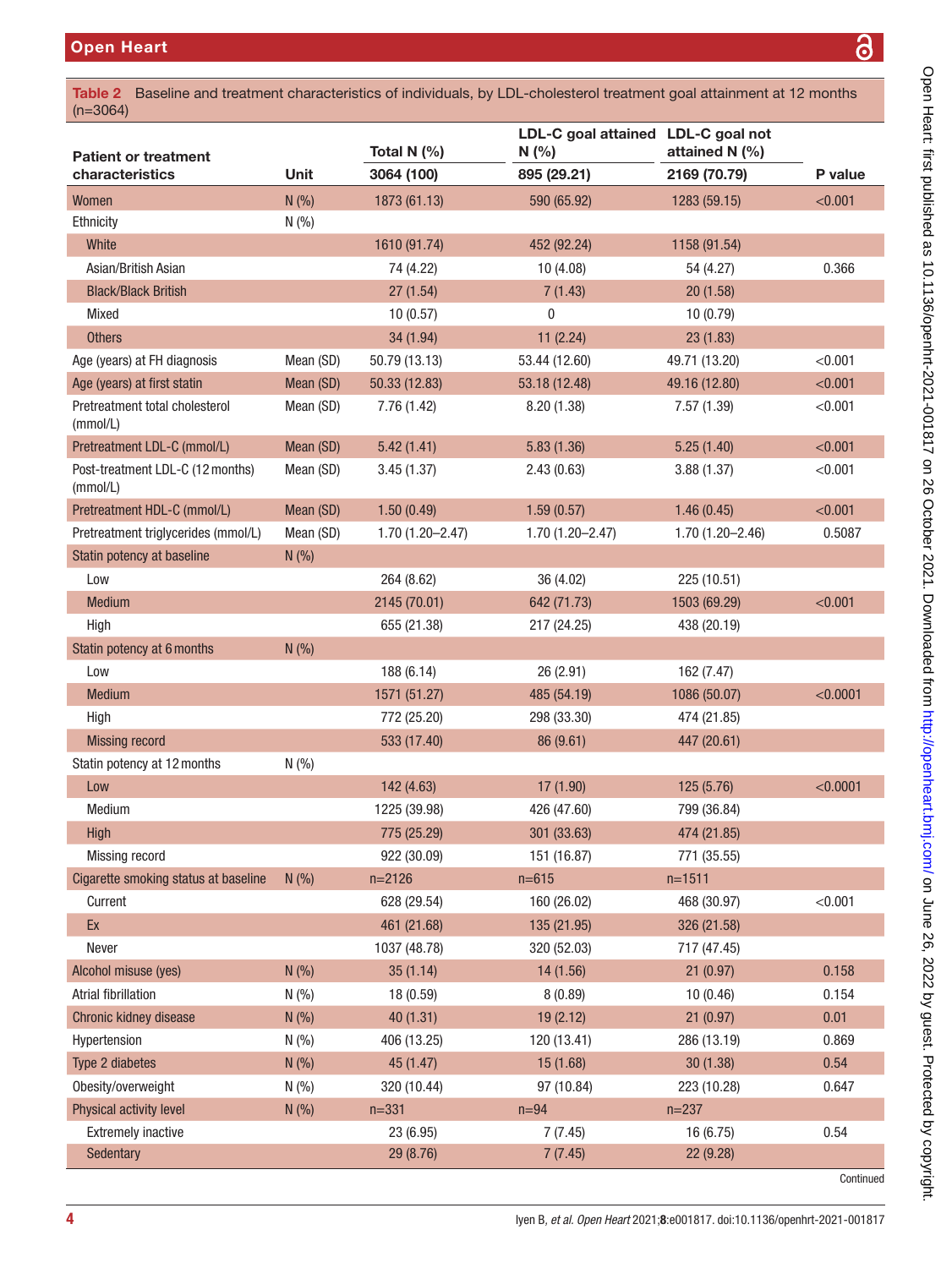|                             |             |               | <b>Cardiac risk factors and prevention</b> |                                    |         |
|-----------------------------|-------------|---------------|--------------------------------------------|------------------------------------|---------|
|                             |             |               |                                            |                                    |         |
| <b>Table 2</b> Continued    |             |               |                                            |                                    |         |
| <b>Patient or treatment</b> |             | Total N $(%)$ | LDL-C goal attained<br>N(%)                | LDL-C goal not<br>attained N $(%)$ |         |
| characteristics             | <b>Unit</b> | 3064 (100)    | 895 (29.21)                                | 2169 (70.79)                       | P value |
| Moderately active           |             | 271 (81.87)   | 76 (80.85)                                 | 195 (82.28)                        |         |
| <b>Extremely active</b>     |             | 8(2.42)       | 4(4.26)                                    | 4(1.69)                            |         |
| Use of other medications    | N(%)        |               |                                            |                                    |         |
| Antipsychotics              |             | 418 (13.64)   | 148 (16.54)                                | 270 (12.45)                        | 0.003   |
| Corticosteroids             |             | 292 (9.53)    | 108 (12.07)                                | 184 (8.48)                         | 0.002   |

FH, familial hypercholesterolaemia; HDL, high-density lipoprotein; LDL, low-density lipoprotein.

1.38) mmol/L vs  $7.57$  (SD 1.39) mmol/L) and pretreatment LDL-C (5.83 (SD 1.36) mmol/L vs 5.25 (SD 1.40) mmol/L) than those who did not attain the treatment goal. Overall, the proportion of individuals treated with low-intensity and medium-intensity statins reduced, while the proportion of prescribed with high-intensity statins increased from baseline to 12 months. Significantly more people who attained the LDL-C treatment goal were treated with medium-intensity and high-intensity statins than those who did not attain the treatment goal, at baseline (71.7% and 24.3% vs 69.3% and 20.2%, respectively), 6 months (54.2% and 33.3% vs 50.1% and 21.9%, respectively) and 12 months (47.6% and 33.6% vs 36.8% and 21.9%, respectively) after statin initiation [\(table](#page-3-0) 2 and [figure](#page-4-0) 1). Compared with individuals who attained the

treatment goal, significantly higher proportions of those who did not attain the treatment goal were smokers at the time of their first statin treatment (31.0% vs 26.0%). There were no significant differences in ethnicity, mean pretreatment triglycerides, alcohol consumption and prevalence of comorbidities such as atrial fibrillation, hypertension, type 2 diabetes, obesity and physical activity levels between those who attained a ≥50% LDL-C target and those who did not. The prevalence of chronic kidney disease was higher in those who attained the treatment goal compared with those who did not  $(2.1\% \text{ vs } 1.0\%),$ and more people who attained the treatment goal were on antipsychotics and corticosteroids than in those who did attain the treatment goal.



<span id="page-4-0"></span>Figure 1 Prescribing of low-potency, medium-potency and high-potency statins among LDL-C goal attainers and non-goal attainers, at time of statin initiation (baseline) and 6 months and 12 months after statin initiation. LDL-C, low-density lipoprotein cholesterol.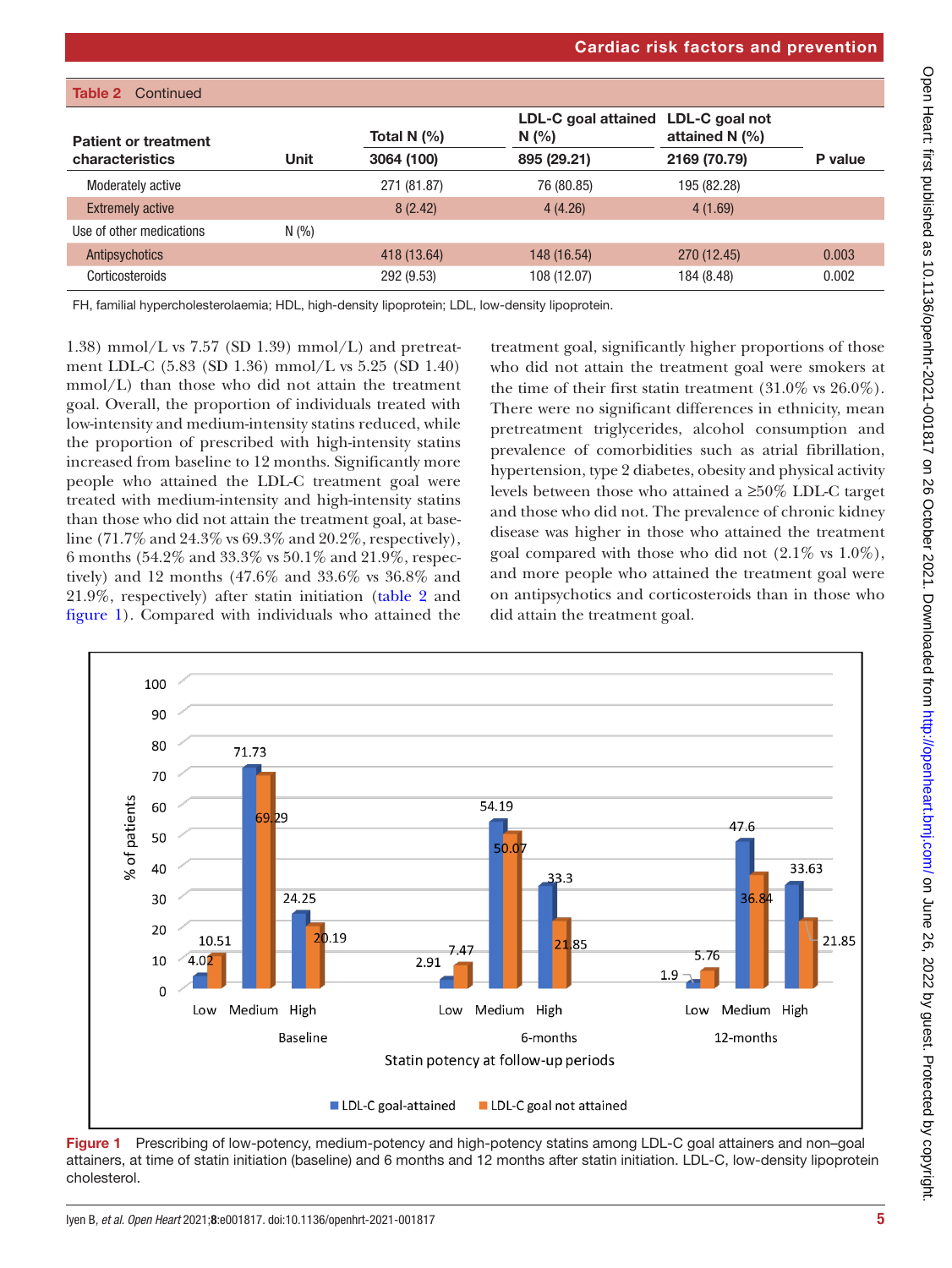<span id="page-5-0"></span>

| Table 3 Lipid profile at baseline, lipid-lowering treatment and treatment goal attainment, in sensitivity analyses restricted to |  |
|----------------------------------------------------------------------------------------------------------------------------------|--|
| adults with FH diagnosis and baseline total cholesterol $\geq 7.5$ mmo/L (n=1805 at baseline)                                    |  |

|                                      |              | <b>Baseline</b>     | 12 months           | 24 months           |
|--------------------------------------|--------------|---------------------|---------------------|---------------------|
| Total cholesterol (mmol/L)           | Mean (SD)    | 8.62(1.09)          | 5.87(1.47)          | 5.68(1.33)          |
| LDL-cholesterol (mmol/L)             | Mean (SD)    | 6.16(1.25)          | 3.71(1.45)          | 3.51(1.29)          |
| HDL-cholesterol (mmol/L)             | Mean (SD)    | 1.53(0.49)          | 1.52(0.48)          | 1.53(0.46)          |
| Triglycerides (mmol/L)               | Median (IQR) | $1.80(1.29 - 2.65)$ | $1.40(1.00 - 2.10)$ | $1.39(1.00 - 2.00)$ |
| Potency of prescribed statins*       | N(%)         | $(n=1805)$          | $(n=1299)$          | $(n=1172)$          |
| Low                                  |              | 144 (7.98)          | 84 (6.47)           | 56 (4.78)           |
| <b>Medium</b>                        |              | 1231 (68.20)        | 668 (51.42)         | 572 (48.81)         |
| High                                 |              | 430 (23.82)         | 547 (42.11)         | 544 (46.42)         |
| LDL-C reduction at time of follow-up | N(%)         |                     | $(n=1805)$          | $(n=982)$           |
| Attained 50% reduction               |              |                     | 649 (35.96)         | 423 (43.08)         |
| Non-attained 50% reduction           |              |                     | 1156 (64.04)        | 559 (56.92)         |
|                                      |              |                     |                     |                     |

\*Statin potency at 12 months and 24 months was reported in individuals with records of LDL-C at 12 months, as well as records of statin potency at 12 and 24 months, respectively.

FH, familial hypercholesterolaemia; HDL, high-density lipoprotein; LDL, low-density lipoprotein.

## Sensitivity analyses

[Table](#page-5-0) 3 shows the result of analyses restricted to 1805 individuals who had clinical FH diagnoses and baseline total cholesterol of 7.5 mmol/L or greater. Higher proportions of these individuals were treated with high-potency statins at baseline and 12 and 24 months, compared with the entire study cohort. Compared with the LDL-C concentration at baseline, there was a mean reduction in LDL-C of 39.8% at 12 months (6.16 mmol/L vs 3.71 mmol/L) and  $43.0\%$  at 24 months (6.16 mmol/L vs  $3.51$ mmol/L), which were greater than reductions observed in the entire cohort. Also, compared with the entire study cohort, a greater proportion of these individuals attained the NICE guideline–recommended LDL-C reduction of 50% or greater at 12 months (36.0% vs 29.2%) and 24 months (43.1\% vs 33.6\%).

Lastly, assessment of the LDL-C treatment goal attainment with respect to the ESC/EAS guidelines showed that only 4.5% of the study cohort achieved the goal of 50% LDL-C reduction and LDL-C <1.8 mmol/L [\(online](https://dx.doi.org/10.1136/openhrt-2021-001817) [supplemental table 2\)](https://dx.doi.org/10.1136/openhrt-2021-001817). Further restrictions to the subset of individuals with clinical FH diagnoses and a diagnostic threshold of total cholesterol ≥7.5 mmol/L did not demonstrate an increase in the proportions who attained the ESC/EAS treatment goals.

# **DISCUSSION**

In this large prospective cohort of adults with FH, the NICE-recommended treatment goal of at least a 50% reduction in LDL-C from baseline was achieved in less than a third of individuals treated with statins. The observed mean reduction in LDL-C from baseline was 36.3% at 12 months and 39.5% at 24 months following the initiation of statin therapy. Compared with those who did not achieve the treatment target, individuals who achieved the treatment target of ≥50% reduction

in LDL-C from baseline were predominantly women, of older age at time of FH diagnosis and on initiation of statin treatment; they had more severe mean pretreatment LDL-hypercholesterolaemia, and significantly higher proportions of them was treated with high-potency statins at baseline and over the 12-month period after the initiation of statins. Individuals with FH diagnoses, who additionally had baseline LDL-C levels at or above the FH diagnostic threshold of 7.5 mmol/L, had greater 12-month and 24-month reductions in LDL-C after initiating statins, and a higher proportion of them attained the NICE guideline LDL-C treatment goal at 12 and 24 months compared with the entire cohort.

## Strengths and limitations

To our knowledge, this is the first study to assess and quantify LDL-C reduction associated with statin treatment in individuals with FH in primary care. By using pseudonymised but comprehensively coded electronic primary care health records from a quality-assured and highly representative database, $12$  we were able to ascertain repeated measures of LDC-C and robustly characterise these individuals using a large sample size and a longitudinal study design. The study design minimised selection, recall and respondent bias.

We recognise certain limitations. As with all primary care electronic health records, the recording of clinical diagnosis relies on the accurate and complete recording by the general practitioner (GP) during routine consultations.<sup>16 17</sup> While we acknowledge the potential for FH misclassification in some individuals with hypercholesterolaemia due to secondary causes, there were no significant differences in the prevalence of comorbid conditions between those who attained and those who did not attain the LDL-C treatment goal, and thus, there is no reason to believe differential effects of such misclassification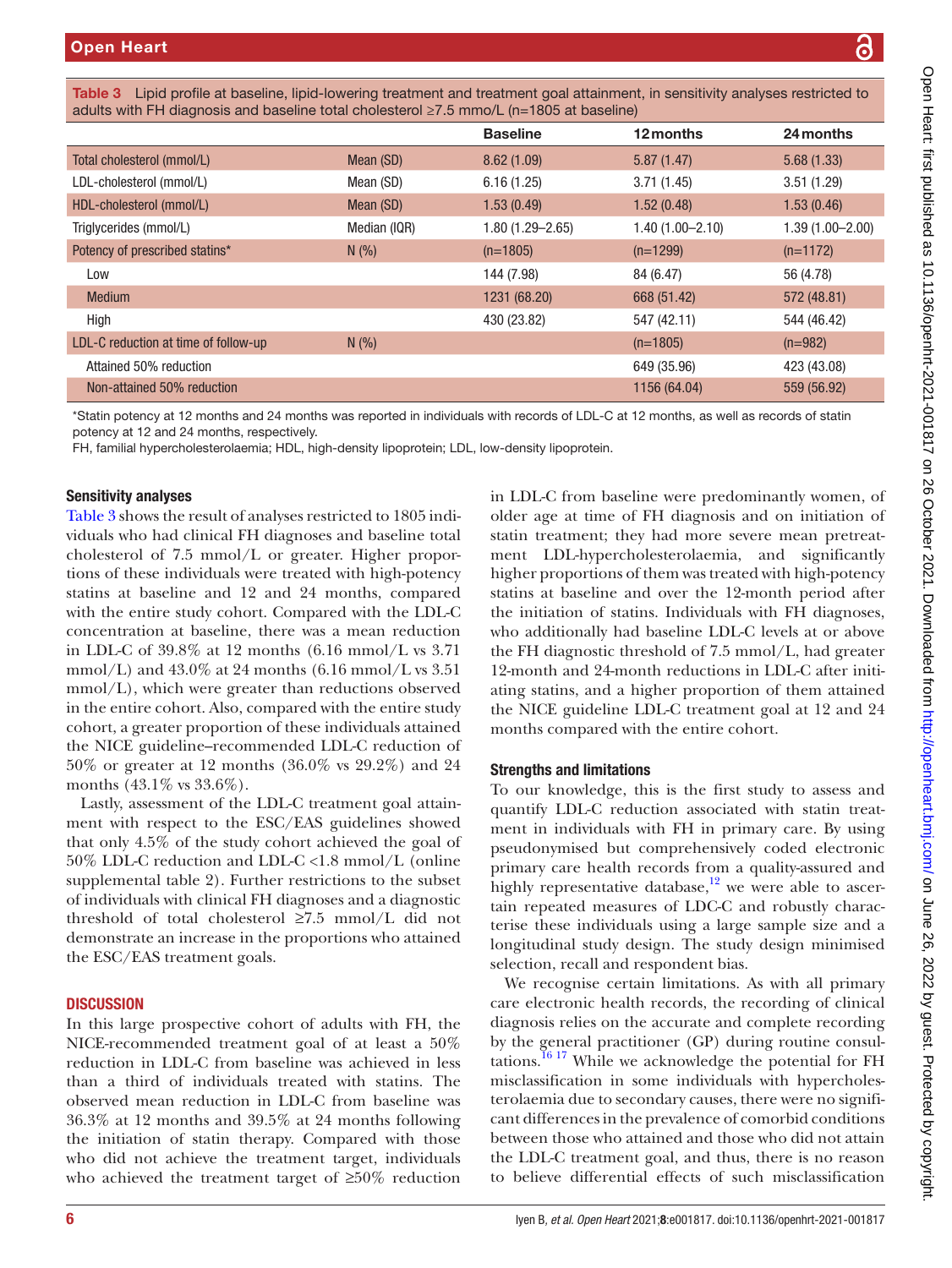Cardiac risk factors and prevention

between the groups. It was not possible to determine whether recorded FH diagnoses were made following clinical assessment of FH phenotype or specialist assessment including genetic testing in secondary care or both, because there are currently no distinct codes for these in clinical systems. As there was no data on FH genetic mutation, it was not possible to assess whether there was an association between the various FH genetic mutation types and LDL-C treatment goal attainment. Lastly, although we explored individuals' sociodemographic and clinical characteristics in relation to their LDL-C goal attainment or non-attainment status, we did not have data on some of the factors that may be associated with treatment goal attainment such as side effects to statin treatment, non-adherence to treatment and dietary intake, and so, we were unable to explore these in our FH study cohort. Despite the above limitations, findings from our study reflect a pragmatic evaluation of LDL-C treatment goal attainment associated with statin therapy in primary care patients with FH.

#### Comparison with previous literature

This is the first study to evaluate LDL-C response to statin treatment in primary care patients with FH. Suboptimal response to statins had previously been demonstrated in over half of the general population of people initiated on statins for primary prevention.<sup>11</sup> Similarly, findings from the EURO ASPIRE V Survey in 78 centres from 16 European countries found that the recommended LDL-C target was achieved in less than half of high– CVD risk individuals on lipid-lowering medication.<sup>18</sup> In the FH population, previous studies of lipid-lowering therapy have primarily evaluated treatments among patients in lipid clinics or specialist registers, $\frac{19-21}{2}$  while clinical trials have assessed LDL-C reduction associated with treatment using more specialised lipid-lowering agents such as proprotein convertase subtilisin/kexin type  $9.^{22\,23}$  While it had previously been shown that less than 50% of the general population who was prescribed statins for primary CVD prevention achieved a 40% or greater reduction in LDL-C within 24 months, our study of the FH population found that 51.1% of individuals at 1 year and 56.3% of individuals at 2 years achieved this general population treatment target. This suggests that although individuals with FH may be treated better with statins than the general population, their lipid-lowering management is not optimal to the level recommended in the FH guidelines. The importance of intensive GP management of FH has been demonstrated in a study by Brett *et al*, which showed that implementing a pragmatic intervention plan by GPs, with the inclusion of statin/ ezetimibe medication±lifestyle advice, resulted in signif-icant reduction in LDL-C levels.<sup>[24](#page-7-18)</sup>

While there is no clear explanation for the variation in LDL-C reduction in our study population, we hypothesise that this may be partly explained by the significant differences in baseline and treatment characteristics between individuals who attained the LDL-C treatment goal and

those who did not. Perhaps older adults and those with higher LDL-C at baseline are more likely to be prescribed higher-intensity statins due to their perceived increased risk of CVD, which consequently results in better LDL-C treatment outcomes.

There were no significant differences in alcohol consumption or the reported level of physical activity between statin treatment goal attainers and non-attainers, but cigarette smoke exposure was higher in those who failed to attain the LDL-C treatment goal. Although there is no clear evidence that smoking increases the levels of LDL-C, $^{25}$  $^{25}$  $^{25}$  exposure to cigarette smoke is likely to further increase CVD risk in these individuals who fail to attain the LDL-C treatment goal.

## Clinical implications and conclusion

This study provides novel knowledge of suboptimal LDL-C reduction in individuals with FH who are being treated with statins. With less than 40% of patients being treated with high-intensity statins and lack of attainment of the ≥50% LDL-C-lowering treatment goal in two-thirds of patients initiated on statin treatment, findings from this study highlight significant gaps in the FH patient management. Applying multifaceted approach by identifying the barriers to evidence-based FH patient care and using a strategic means to tailor effective interventions to modifiable barriers at the patient level, physician level and health system level are likely to improve implementa-tion of evidence-based FH patient care and outcomes.<sup>[26 27](#page-7-20)</sup> Emphasis on lifestyle and dietary modification is needed to manage raised LDL-C and reduce CVD risk in individuals with FH. Intensive LDL-C lowering has clear benefits in CVD risk reduction,  $28\frac{29}{29}$  so it is essential that these individuals in primary care are optimally managed and intensively monitored. Raising greater awareness of FH, in particular of the need for use of higher-potency statins, is needed in this setting.

#### Twitter Barbara Iyen [@iambarbo](https://twitter.com/iambarbo)

Contributors BI conceptualised the study idea, designed the study, obtained ethical approvals to access data, analysed the data and drafted the first manuscript. BI, RKA, SW, JK and NQ interpreted the study findings. SW, RA, JK and NQ critically edited the manuscript. JK and NQ provided overall supervision of the research study. All study authors have contributed to revising, writing and finalising the final draft of the manuscript prior to submission. BI is the guarantor, accepts full responsibility for the work and the conduct of the study, had access to the data, and controlled the decision to publish.

**Funding** This study/project is funded by the National Institute for Health Research (NIHR) School for Primary Care Research (project reference RC48R2).

Competing interests None declared.

Patient consent for publication Not applicable.

Ethics approval Data access and ethical approval were granted by the CPRD Independent Scientific Advisory Committee (protocol number 20\_093).

Provenance and peer review Not commissioned; internally peer reviewed.

Data availability statement Data are available on reasonable request. The CPRD data analysed during this study are available from the Clinical Practice Research Datalink (CPRD) (enquiries@cprd.com), but restrictions apply to the availability of these data, which were used under license for the current study and so are not publicly available. Data are however available from the authors on reasonable